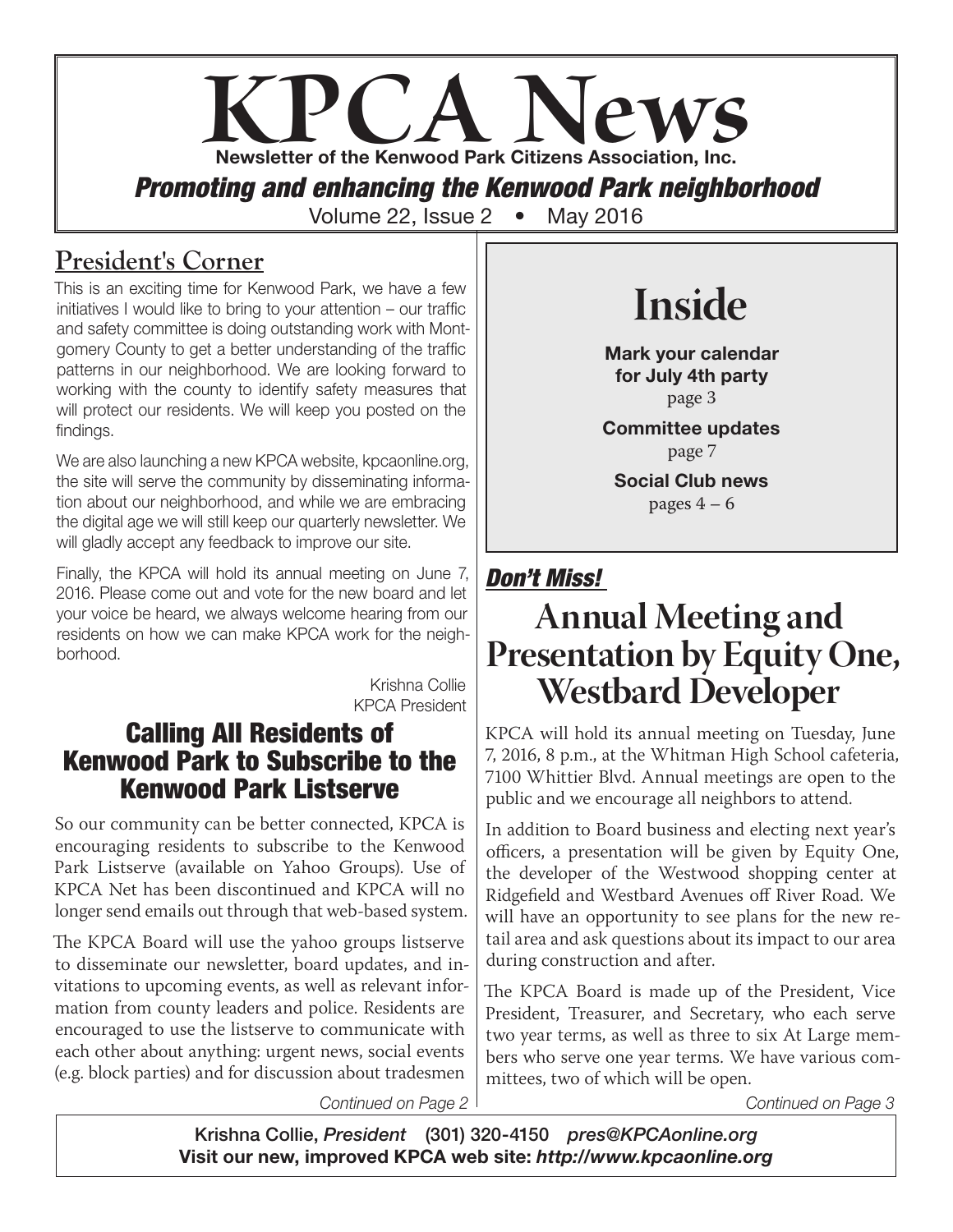### Kenwood Park ListServe–*Continued from Page 1*

and other references. We also hope that those in need of any kind of assistance might use the listserve to reach out to get the help they need from their neighbors.

The existing KPCA system of block captains will be able to function much more effectively with the help of the listserve so we hope all of you will subscribe. All you need is an email address (please note it is not necessary to have a yahoo email to subscribe).

Email *kenwoodpark-subscribe@yahoogroups.com* with the block you live on and our neighborhood moderator will add you. To post messages, simply email kenwoodpark-unsubscribe@yahoogroups.com and it will be sent to all on the list. For more information on the Kenwood Park Listserv please visit: https://groups.yahoo.com/neo/groups/KenwoodPark/info

Thank you to Steve Miller for setting up and moderating this vital community service!



We are also looking for volunteers to help plan our first-ever-neighborhood-wide block party and fall festival, Sunday, October 30. KPCA will be providing drinks, beer, food, tents and entertainment at the Whittier Woods fields, 7400 Whittier Blvd. Everyone is encouraged to come in costume and participate in our first-ever costume contests. Games will be set up for younger ones, and scary movies will be played later for older kids and adults. Neighbors are asked to bring dishes to contribute potluck style. Please contact Sarah *Sarah@4najafi.com* or Elizabeth at *elizabeth\_ haile@hotmail.com* if you can help us plan this new event.

## Neighborhood Services Available

Carly Choppin (certified babysitter) (301) 229-9139

Ally (Alexandra) Turco (CPR Certified babysitter; American Red Cross First Aid Certified)

240-620 5775 or alturco@vifi.org

Annabelle Piot (Marbury Rd) 8th grader at French International School, available for French tutoring, babysitting, house sitting. 202-413-0557 or *annabellep03@gmail.com*

Alex (French Int'l School) (avail for lawn care through July) (202) 413-1193 or *acpiot@gmail.com*

Julian Vazques – College student with a driver's license offering pet sitting, dog walking and running errands around the Bethesda area.) Text 301-910-3013 or *julianvazquez06@hotmail.com*.

Chris Fowler (Marbury Rd) (Cut your grass while you're away-water your plants while you're on vacation—take care of your pets, house while you're on vacation-move heavy objects). 301-455-8187 or *chris.fowler419@gmail. com*. References available upon request.

#### GET LISTED HERE FREE:

*Email our Communications Chair at* news@kpcaonline.org

## **Volunteer and Get to Know Your Neighbors**

Our KPCA Welcoming Committee, Special Events Committee, and Membership Committee **are looking for more volunteers.** 

The Membership Committee works to identify Block Captains so neighbors can get connected in times of need and to forward information from KPCA. Call or email our head of membership, Mariam Lamech, 301- 229-3158, *mlamech@gmail.com* to find out more.

The Welcoming Committee would like to get in touch with new residents with a welcome and information on the neighborhood, as well as plan periodic get-togethers for newcomers to meet their neighbors. If you would like to volunteer for this committee, contact Chair Sarah Najafi at *Sarah@4najafi.com*.

KPCA puts on wonderful annual parties such as the July 4 family bike parade, Halloween party, and backto-school ice cream social. We are hoping to plan an all-ages fall festival with movies, games, food and beer. Would you like to help with one of these? Have ideas for other events? Contact Elizabeth Haile *elizabeth\_ haile@hotmail.com.*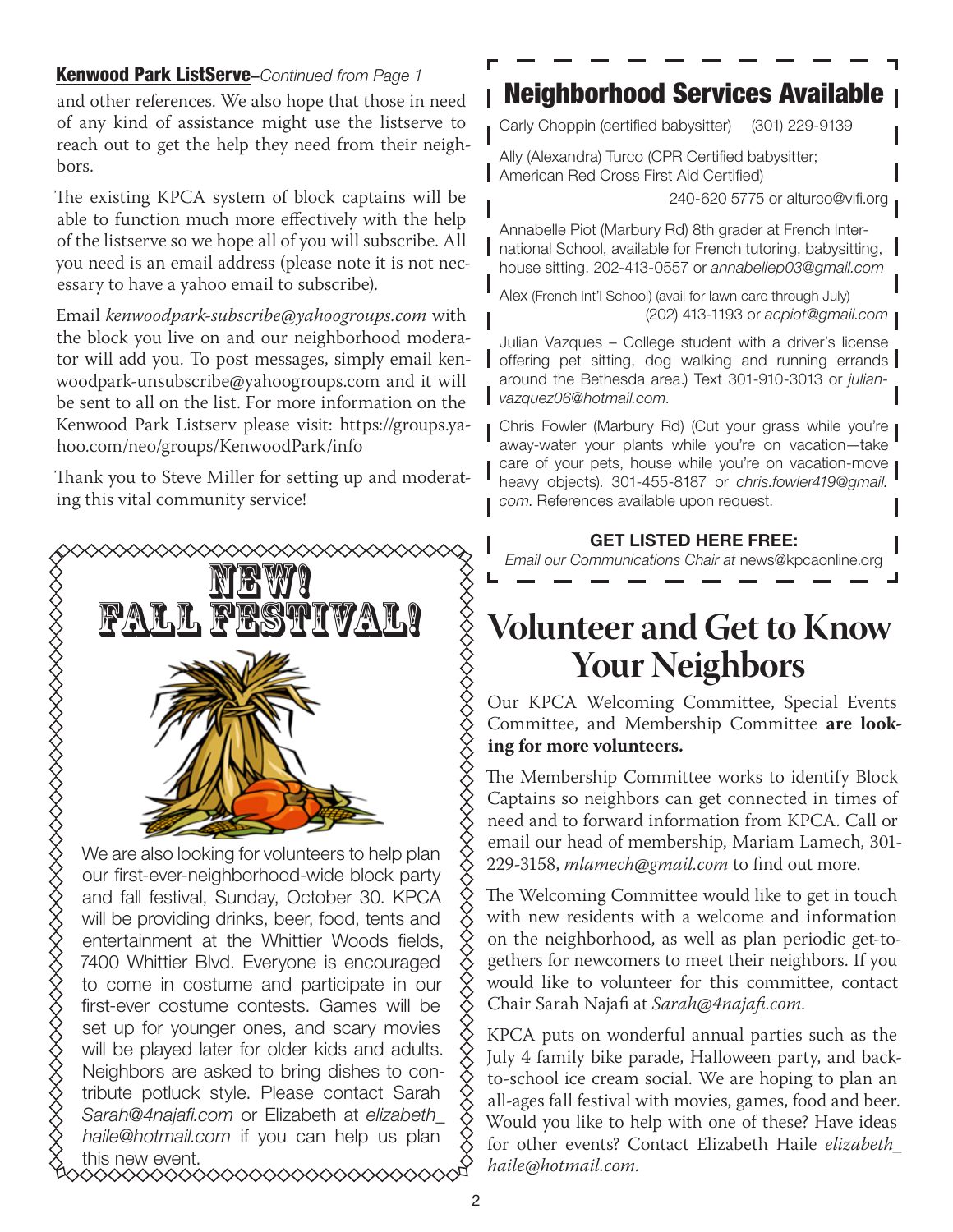### Annual Meeting–*Continued from Page 1* SAVE THE DATE!

The slate to be voted on is:

President – *Krishna Collie* Vice President – *Linda Chaletzky* Secretary - *Elizabeth Haile* Treasurer - *Hannah Elson*

#### **At Large Board Members:**

*Foroud Arsanjani Benedetto Vitiello Ed Elson Katherine Kerxton* (Two At Large positions are open)

#### **Committee Chairs are appointed and are curreently:**

Welcoming Committee/Special Events Chair – *Sarah Najafi* Traffic and Safety Committee Chair- *Katherine Kerxton* Membership/Block Captain Chair – *Mariam Lamech* Communications Chair – *Elizabeth Haile* Community Issues - open Security Patrol Chair – open

The Community Issues chair would be someone who is interested in keeping up with news from the county and councilmembers, police, etc. and relaying relevant information to the Board for discussion and action.

The Security Patrol Committee Chair reviews the daily reports of the hours of the patrols, monitoring the times to make sure they comply with KPCA requests, and is the contact with Urban Alarm for any non-financial issues. Shelia Taube, the outgoing Committee Chair, is happy to speak with anyone interested about the duties.

Nominations from the floor for new officers are welcome, as are any suggestions and comments. The entire Board and all of our committee chairs welcome volunteers! Be a part of it! Volunteering for an event or serving on the Board is a great way to get to know your neighbors.

Only residents with current paid memberships can vote at the annual meeting or be elected. Our treasurer will happily accept payment for new memberships at the meeting or you can pay on our website:

*www.kpcaonline.org*, or request a form to be sent to you from: treas@kpcaonline.org.



For the 5th Annual Kenwood Park Independence Day parade and celebration! Come out and join the celebration and meet your neighbors! This is one of Kenwood Park's big community events and we hope that everyone can join us.

Decorations are provided for kids to decorate their bikes, trikes, wagons and strollers. Pooches welcome. Our local volunteer fire department truck will lead the kids in a parade beginning at Marbury Court. Following the parade, we will have popsicles, fruit, cold drinks, crafts, giveaways and games for the kids.

If you would like to volunteer before or during the event, please contact Elizabeth Haile *elizabeth\_ haile@hotmail.com*

### **Peter Dressner - PC Repair Specialist**

 **MS Windows, Apple OS X, Linux Serving Bethesda Inside Beltway + Adjacent Neighborhoods**

Networking, Virus Removal, PC Problem Resolution Data Recovery and Data Backup, Parental Controls New PC Setup and Data Transfer, Pre-Purchase Advice

Located in Kenwood Park, Bethesda<br>Flexible Hours (24/7) Email: bethesdapcrepai Email: bethesdapcrepair@gmail.com Tel: 301-718-1088 am Blog: bethesdapcrepair.wordpress.com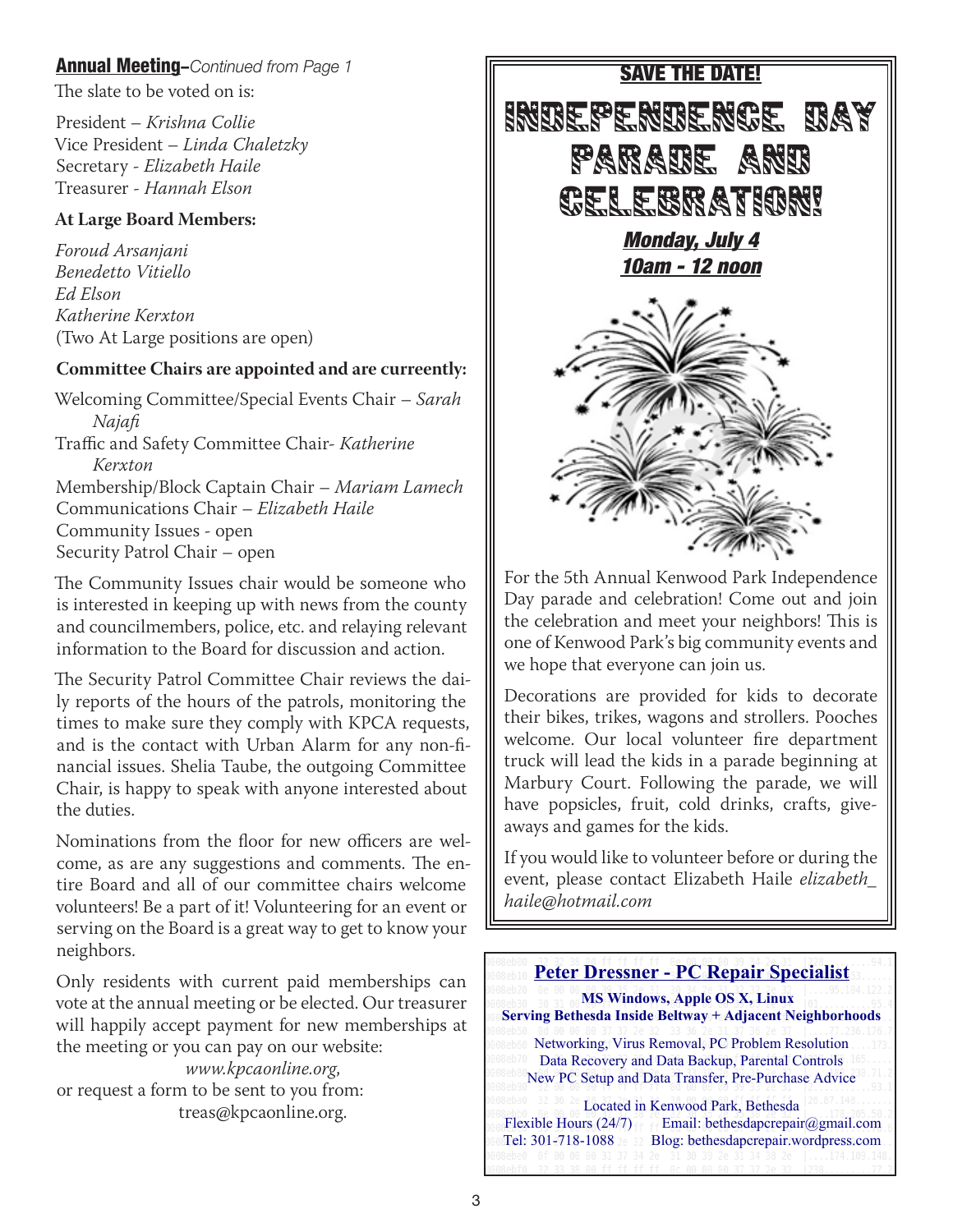# **2016 Spring Real Estate Market**

The spring market is finally in full swing! Off to a slow start, the activity has clearly picked up. Often sellers wait for the azaleas to bloom to make their marketing move so it's not a surprise. More homes are becoming available for sale and the buyers are out there, as evidenced by the numbers showing up for open houses. In our zip code of 20817 alone, 79 detached homes have gone on the market in the last 14 days, and 37 other homes have gone under contract. All but five were listed in the last two months. In Kenwood Park, four homes were listed in the last two weeks, so that we currently have 6 homes available for sale, (one of those is also for rent), and we have four under contract. Whitman was once again named the best high school in Maryland so our neighborhood's desirability has been secured for another year!

The trends we are seeing buyers searching for in terms of home desirability, in addition to the classic ones of location, condition, price and schools, are open floor plan, energy efficiency, updates (of course), and the ability to move right in without doing any work. More and more we see buyers who have little time or money, and more importantly, little interest in making significant changes to a home. So it benefits sellers to update the baths and

kitchen, redo the floors and paint. Not only does that increase the home's "sale-ability", (ability to be sold), but it often will bring offers sooner and at a better price than if the buyers see the need to do these things themselves. And contrary to popular opinion, although disruptive, these improvements can be done quickly when not reconfiguring a space.

There has only been one house sold since January 1 in our neighborhood. It is at the corner of Lenox and Radnor, sold for \$550,000 and was being marketed as a tear down for \$1,499,075. But was withdrawn from the market as of January 30th although the sign is still up. There is one home for rent for \$5400, two have applications pending, and four have rented since January 1st. They range in price from \$3,300 to \$5900.

### *Contributed by Linda Chaletzky lchaletzky@eversco.com*

\*Statistics are taken from the Metropolitan Regional Information System for three areas: Washington, D.C., Montgomery County, Maryland, and Fairfax County, Arlington, Alexandria, and Falls Church in Virginia.

## Kenwood Park Book Group

The Kenwood Park Book Club last discussed Frederick Forsyth's memoir The Outsider, a life in intrigue. We will meet next on Thursday evening, May 26 and we are reading a novel, Joseph O'Neill's The Dog. For more information, please contact *sjgust@msn.com.* We meet once a month and welcome new members!.

### Bridge Club

Kenwood Park has a Social Bridge Club that meets on weekday mornings or afternoons in neighbors' homes. We are looking for more singles and couples interested in playing at the intermediate level. Please join us! If you are interested in learning more, call Christina Lobo (301) 229-3490 or Gloria Fitchett (301) 229-8480.

# Make Things Happen!

### Be a candidate for one of the open positions

### Kenwood Park Citizens Association

Annual Meeting Tuesday, June 7 8:00 P.M. Walt Whitman High

See article on page 1 for more information.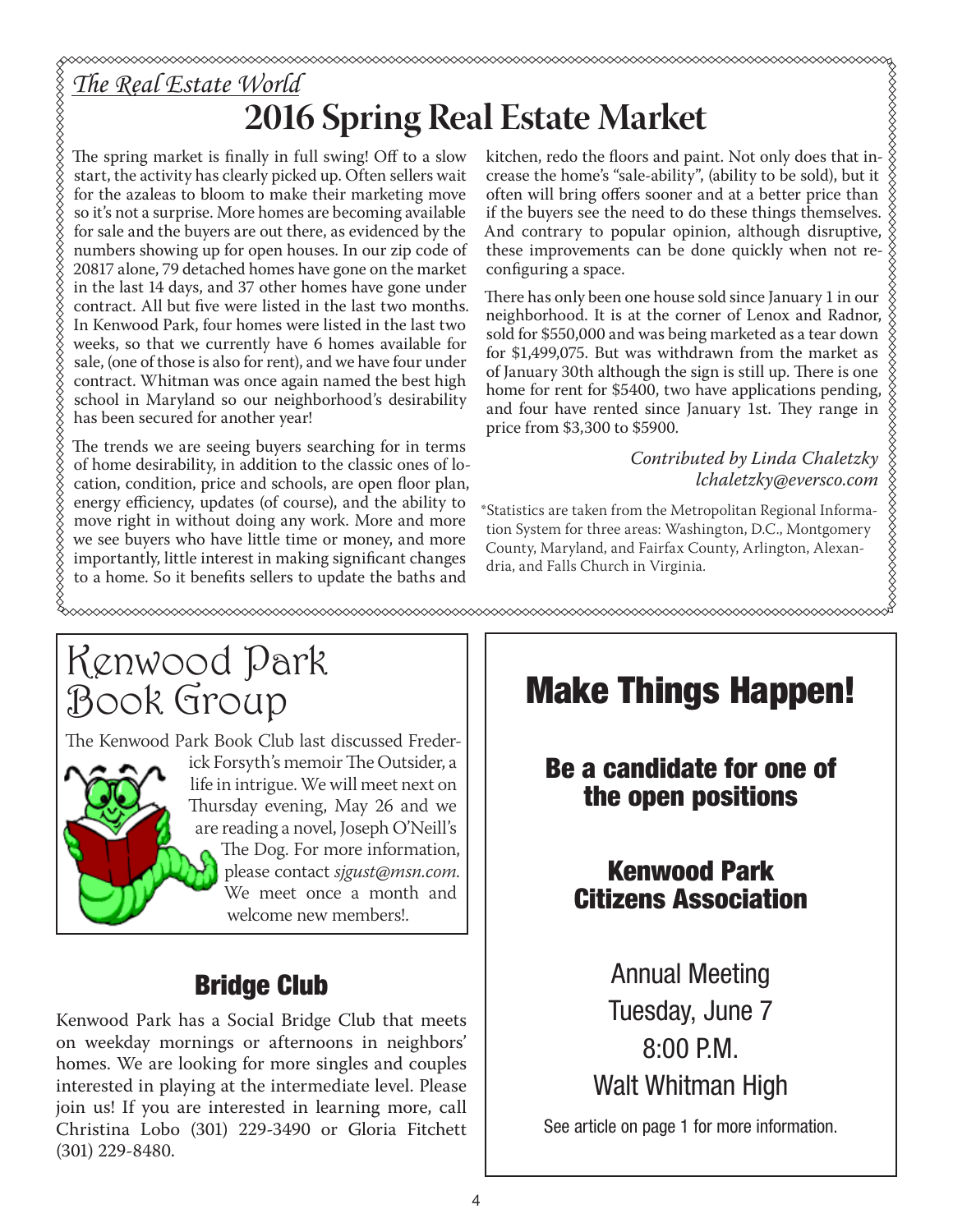# Kenwood Park Kennel Club *Meet some of our members!* Would you like to join us at a future playdate? A get together for June is in the works. Email Neda for details at kpkennel@kpcaonline.org We also have members with dogs who are interested in playdates during weekday mornings. If you would like to connect please let us know. The Kenwood Park Kennel Club also is offering a new service – if you send us your information, we can reunite your pet with you in case they decide to take a longer-than-usual stroll through the neighborhood or go AWOL! If interested, send your dog's name, photo, and best phone number to contact you. We will then have them archived in our KPC Kennel Club library /online available for members to check in case of an emergency. Pepito **Lucky** Lucky Moca & Suki

5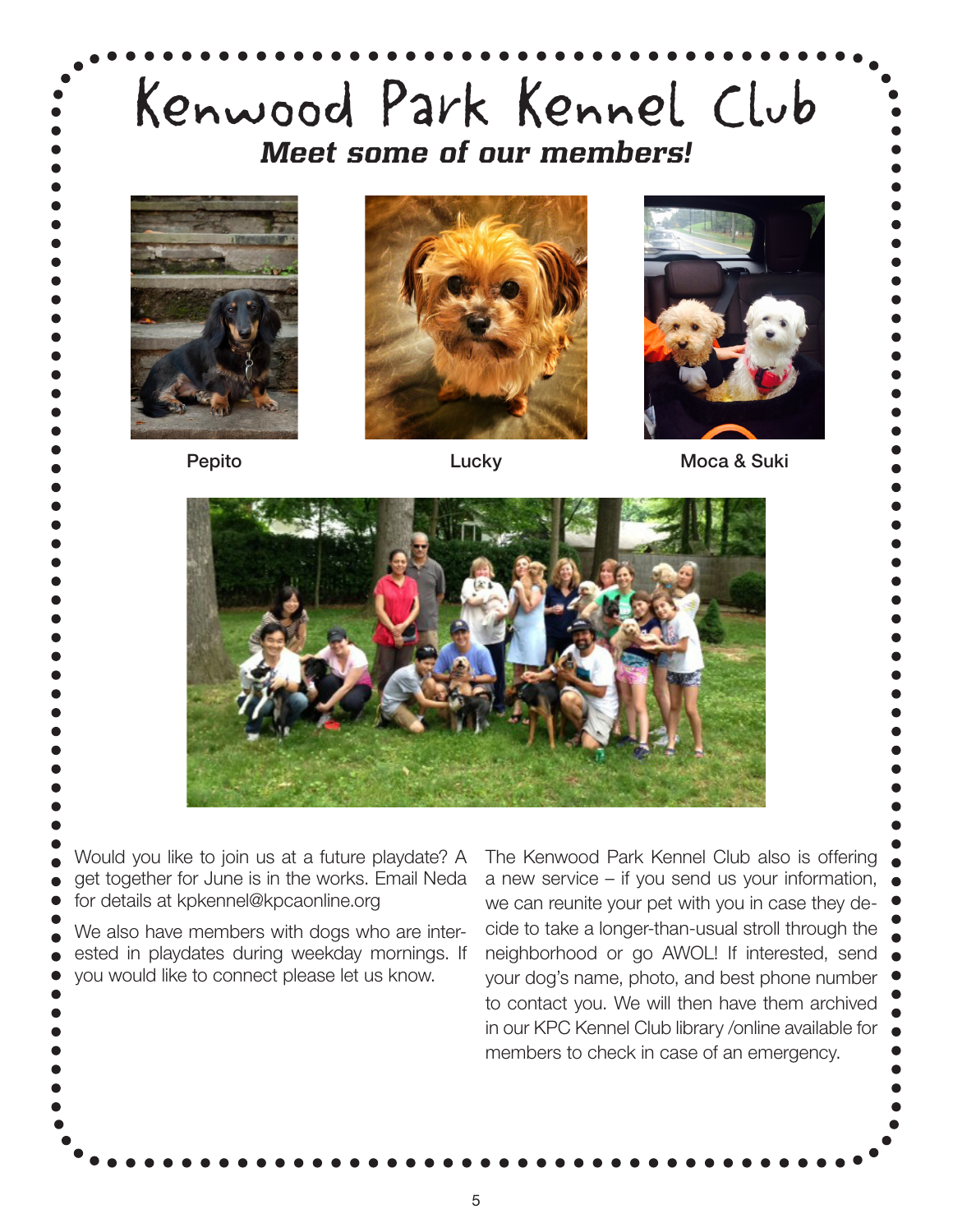

Come to our annual Spring Plant Swap, Sunday, May 15, 3 - 5 p.m. Durbin Triangle (corner of Durbin and Radnor Rd). This is a great time for transplanting perennials. Share plants taking over your garden, come see if there is something for that empty spot you've been meaning to fill, or just come to exchange tips and gardening ideas with your neighbors,over a glass of lemonade - You don't need to bring plants in order to take plants.

If you would like to donate plants, but can't make it to the event, you may leave plants on the front-stoop of 5724 Durbin Rd. the night before or any time Sunday morning.



• The appearance of our neighborhood entrances reflects our community pride. We are still looking for someone who would like to adopt the

garden plots at Goldsboro Rd/Millwood **Rd entrance** to Kenwood Park. On that corner, the small gardens below the Kenwood Park signs on both sides of Millwood Rd., were planted with perennials (mainly lilyturf) a few years ago and require minimal maintenance. This would be ideal for someone who lives on Millwood Rd. and would be willing to periodically pickup any trash, cleanup leaves, and perhaps plant annuals and spread mulch a couple times a year.

If you would like to help, or join with neighbors to Adopt a Spot, please contact Sinaly Roy at 301- 229-3459 or *Sinalymroy@gmail.com*, who will help guide you through the process. Materials are paid for by KPCA.

- The Garden Club is considering plans to start a butterfly or honey bee garden for children, as well as an organized purchase and planting of new cheery trees along our streets. This was very successfully done 10 years ago to replace some original cherry trees that had died and we hope to implement again. Look for news on the listserve and in upcoming newsletters.
- What other types of gardening-related efforts would you be interested in seeing Kenwood Park? If you would like to get out in the fresh air and work together to beautify our neighborhood, please contact Sinaly Roy at 301-229-3459 or Sinalymroy@gmail.com.



Millwood Circle Adopt a Spot in progress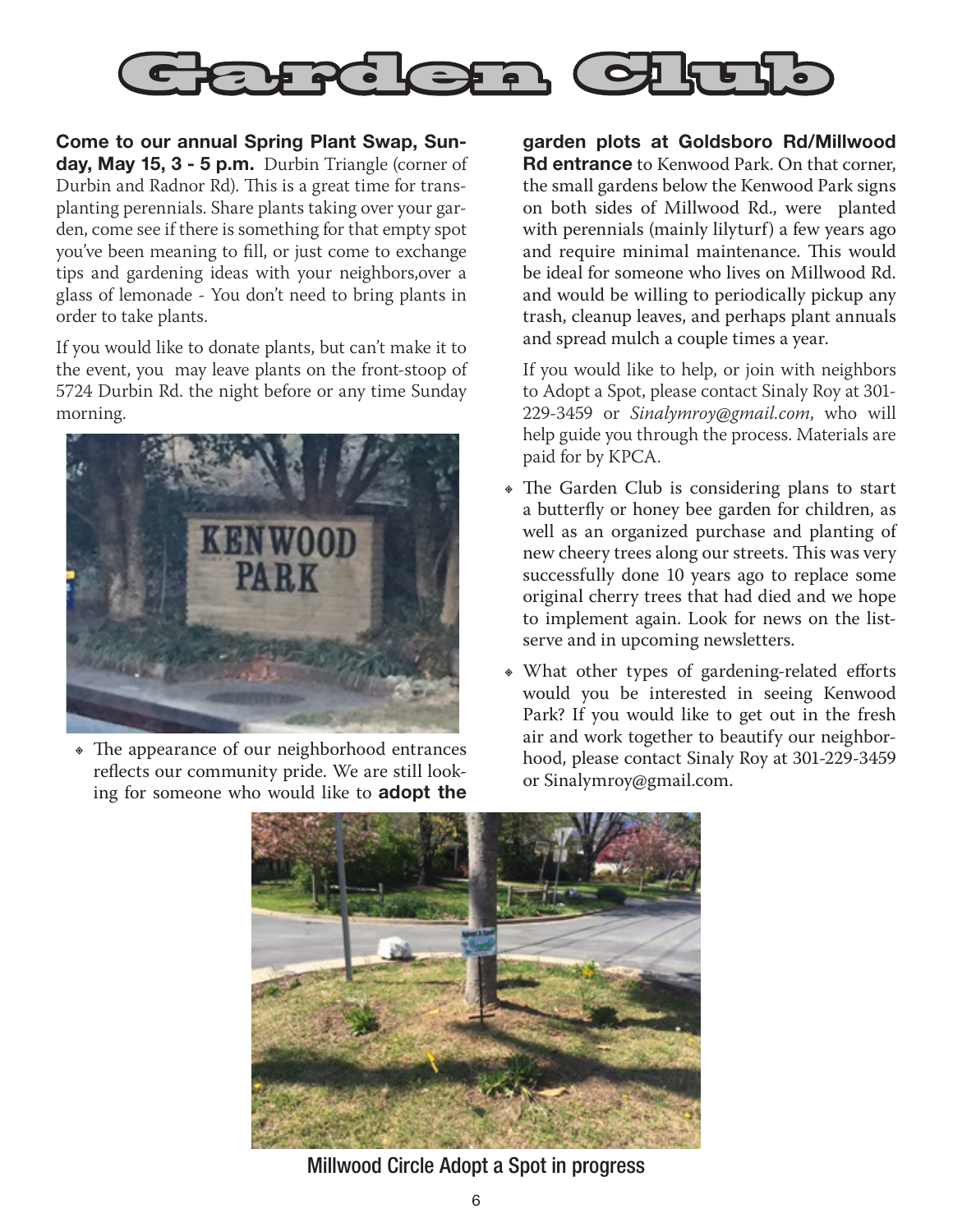# Security Patrol Update

Security subscribers continue to be very pleased with the service being provided by UrbanAlarm. The KPCA Board requested that the hours for the patrol be adjusted to ensure greater visibility during the day, when contractors and other non-residents tend to be in the area. About half the patrol hours are now between 6AM and 6PM. We believe that the security patrol provides some crime deterrence making Kenwood Park even safer than adjacent neighborhoods. We would welcome additional subscribers so that we can increase the number of patrol hours.

| <b>KPCA News</b>     |                                           |                |                                        |
|----------------------|-------------------------------------------|----------------|----------------------------------------|
| <b>Size</b>          | <b>Dimensions</b>                         |                | <b>Price</b>                           |
|                      | Inches                                    | Picas          |                                        |
| <b>Business Card</b> | $2''$ h x $3\frac{2}{3}''$ w              | $12 \times 22$ | \$30                                   |
| Quarter-Page         | 5" h x $3\frac{2}{3}$ " w                 | $30 \times 22$ | \$40                                   |
| Half-Page Horiz.     | 5" h x $7\frac{1}{2}$ " w                 | $30 \times 45$ |                                        |
| Half-Page Vert.      | 10" h x 3 <sup>2</sup> / <sub>3</sub> " w | 60 x 22        | Contact:                               |
| <b>Full Page</b>     | 10" h x 71/2" w                           | 60 x 45        | Elizabeth Haile<br>news@kpcaonline.org |

Delivered to every home in Kenwood Park!





Linda Chaletzky

## No One Knows Kenwood Park **BETTER**

#### 30-year Resident Long-Standing KPCA Board Member Consistent Award-winning Realtor www.lindachaletzky.com *lchaletzky@eversco.com*

**EVERS** &

4400 Jenifer Street, NW Washington, DC 20015 Office: (202) 364-1700 Mobile: (301) 938-2630

## **Traffic and Safety Committee Update**

|<br>|<br>|<br>|<br>|<br>|<br>|<br>|<br><br><br><br>

Although the KPCA Traffic and Safety Committee was formed less than a year ago, we have jumped in and worked on many fronts. Committee members got the Department of Transportation to put in place traffic monitoring surveys, which are mechanisms that monitor the speed and frequency of cars. We await results from surveys on Millwood Rd. and Tanglewood Dr., and have requested surveys for Lenox and Plainview.

After much prodding, DOT placed a SMART Unit (Speed Monitoring Awareness Radar Trailer) on Plainview Rd. and is expected to place additional SMART Units on Millwood, Lenox and Tanglewood this Spring. These digital signs serve as a deterrent for motorists by flashing their speed, and also letting them know that neighbors and DOT are monitoring the area.

As neighbors, we all need to be vigilant in terms of how we drive and walk through the neighborhoods. Please be respectful of others when driving by obeying all traffic signs and driving cautiously throughout the neighborhood – and NOT using your cell phones while driving. We have a busy and active community with many school children and pedestrian walkers and runners. Just following some of the basics "rules of the road" will go a long way in keeping everyone safe:

- drive cautiously and make complete stops at stop signs;
- when walking, walk against traffic and when biking, bike with traffic;
- wear reflective clothing when out at night and
- $\bullet$  kids (both big and small) need reminders too!

We are always interested in hearing from you throughout the year. Please send any questions or concerns to Committee Chair, Katherine Kerxton at kkerxton@gmail.com.

Note: as circulated on the listserve, police urge everyone to lock their cars and NOT to store spare keys in your car. Two cars in the Bethesda area were stolen recently due to spare keys being found.